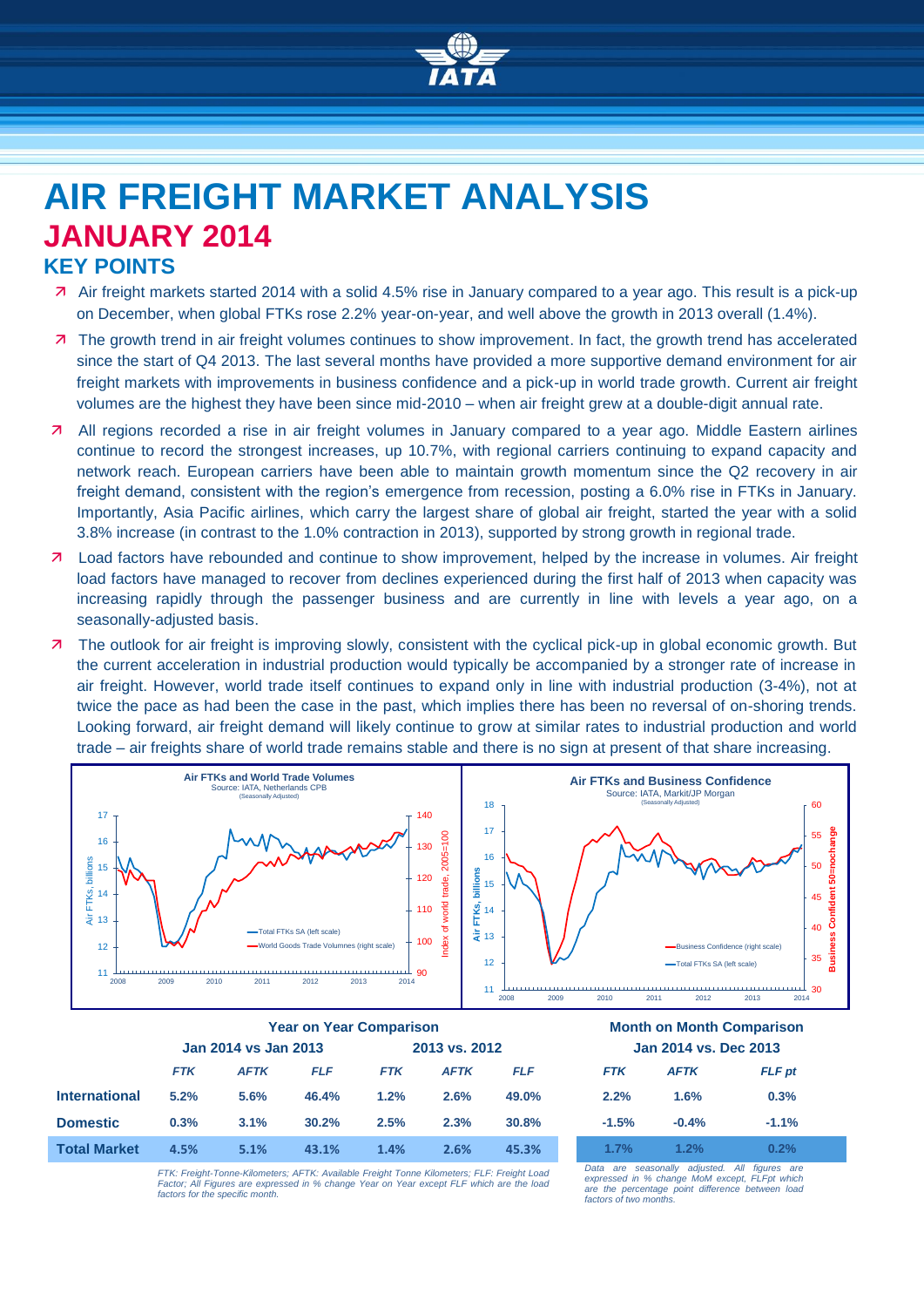

- Air freight markets started 2014 with a solid 4.5% rise in January compared to a year ago. This result is a pick-up on December, when global FTKs rose 2.2% year-on-year, and well above the growth in 2013 overall (1.4%).
- **7** The growth trend in air freight volumes, as shown in the first chart above, continues to improve with steady increases since Q2 2013 and an acceleration in growth since the start of Q4 2013. There was a robust 1.7% increase in air freight volumes in January compared to December. Current air freight volumes are the highest they have been since mid-2010 – when air freight grew at a double-digit annual rate.
- All regions recorded a rise in air freight volumes in January compared to a year ago. Middle Eastern airlines continue to record the strongest increases, up 10.7%. Carriers in the region are benefiting from better conditions in advanced economies, namely Europe, and the increased consumer demand that has resulted. Moreover, Middle Eastern carriers continue to expand capacity as well as to increase their network and the services they provide, broadening the types of commodities they can transport.
- **7** European carriers have been able to maintain growth momentum since the Q2 recovery in air freight demand, consistent with the region's emergence from recession, posting a 6.0% rise in FTKs in January. Indicators of business activity in the Eurozone (measured by JPMorgan/Markit) show the strongest rates of increase in January for the past two and a half years. Export orders, which are a leading indicator for world trade growth and demand for air freight, have been showing improvement over recent months. But trade volumes for the region have yet to show a pick-up in growth, which will be key to further improvement in air freight demand for regional carriers.
- 7 Importantly, Asia Pacific airlines, which carry the largest share of global air freight, started the year with a solid 3.8% increase (in contrast to the 1.0% contraction in 2013). Any improvement in air freight demand for regional carriers reflects the rebound in Asian trade volumes, which saw significant declines mid-year. Improving demand for Asian manufactured consumer goods in North America and Europe has helped support the rise in trade and air freight volumes for Asia Pacific carriers. On the downside, however, recent indicators of Chinese economic performance suggest that there is potential for a slowdown in early 2014. Latest indicators show weakening in China's manufacturing sector and new export orders, which does not bode well for regional trade and air freight demand.
- Airlines in Latin America and Africa also recorded solid growth in January, with volumes rising 6.8% and 4.1%, respectively. Both results are well above the trend seen throughout 2013, when airlines in Latin America and Africa experienced slow growth in air freight of 2.4% and 1.0%, respectively. Airlines in Latin America saw improvements in air freight demand in the second half of 2013. Solid growth in the region's trade volumes should support further expansion in demand. On the downside, however, weakness in the region's largest economy –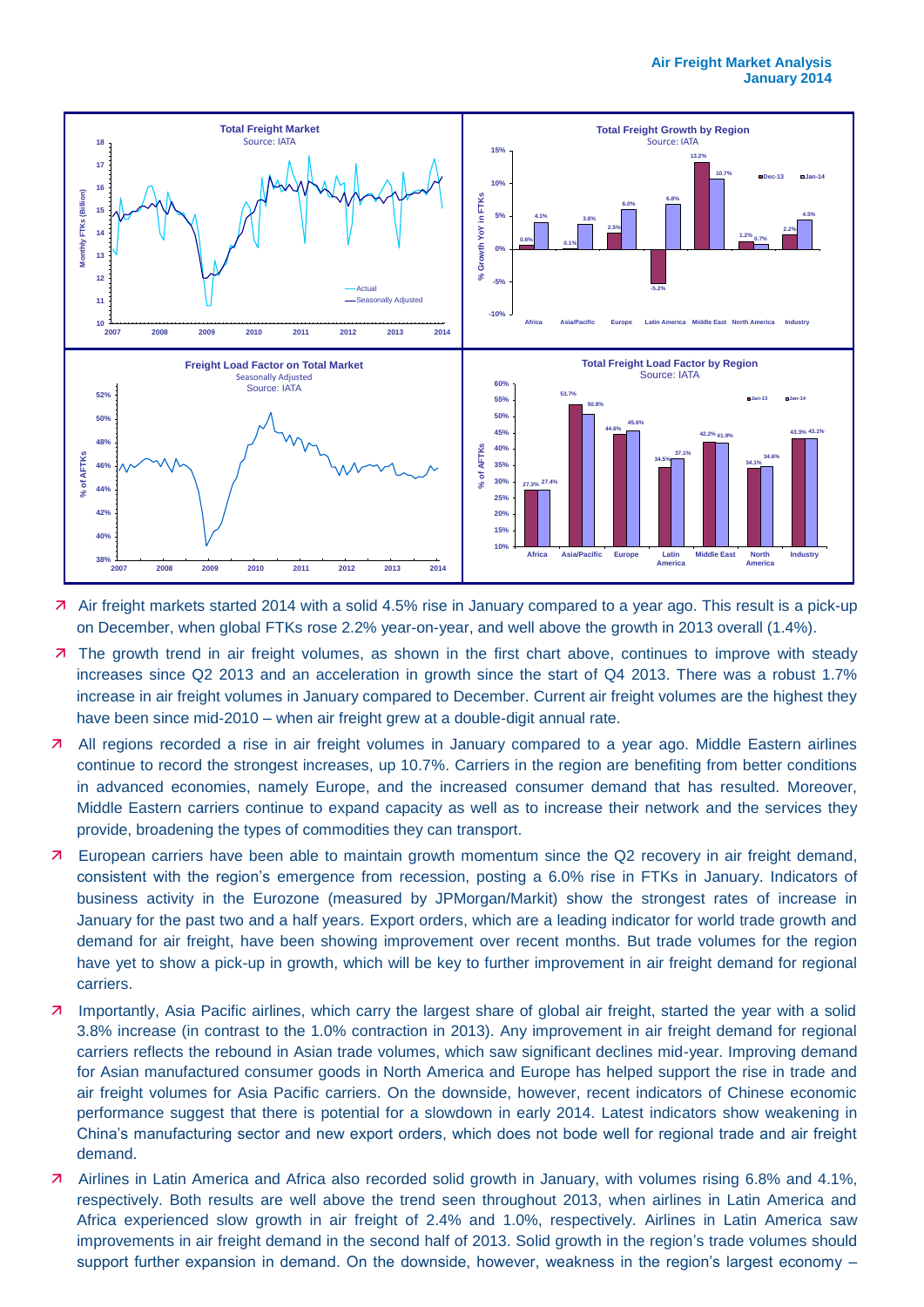Brazil – could dampen growth potential. Airlines in Africa, similarly, have seen downward pressure on demand from the slowdown in major regional economies, like South Africa, over recent months. In addition, there have been signs of slowing growth in regional trade volumes.

7 North American airlines saw the weakest rise in volumes (0.7%), restricted by a contraction in capacity. Indicators of business activity in the manufacturing sector were slightly subdued in January, but early indicators for February point to a strong rebound. If that pick-up materializes, growth in the manufacturing sector, coupled with increases in export orders could provide a stronger base for air freight demand going forward.